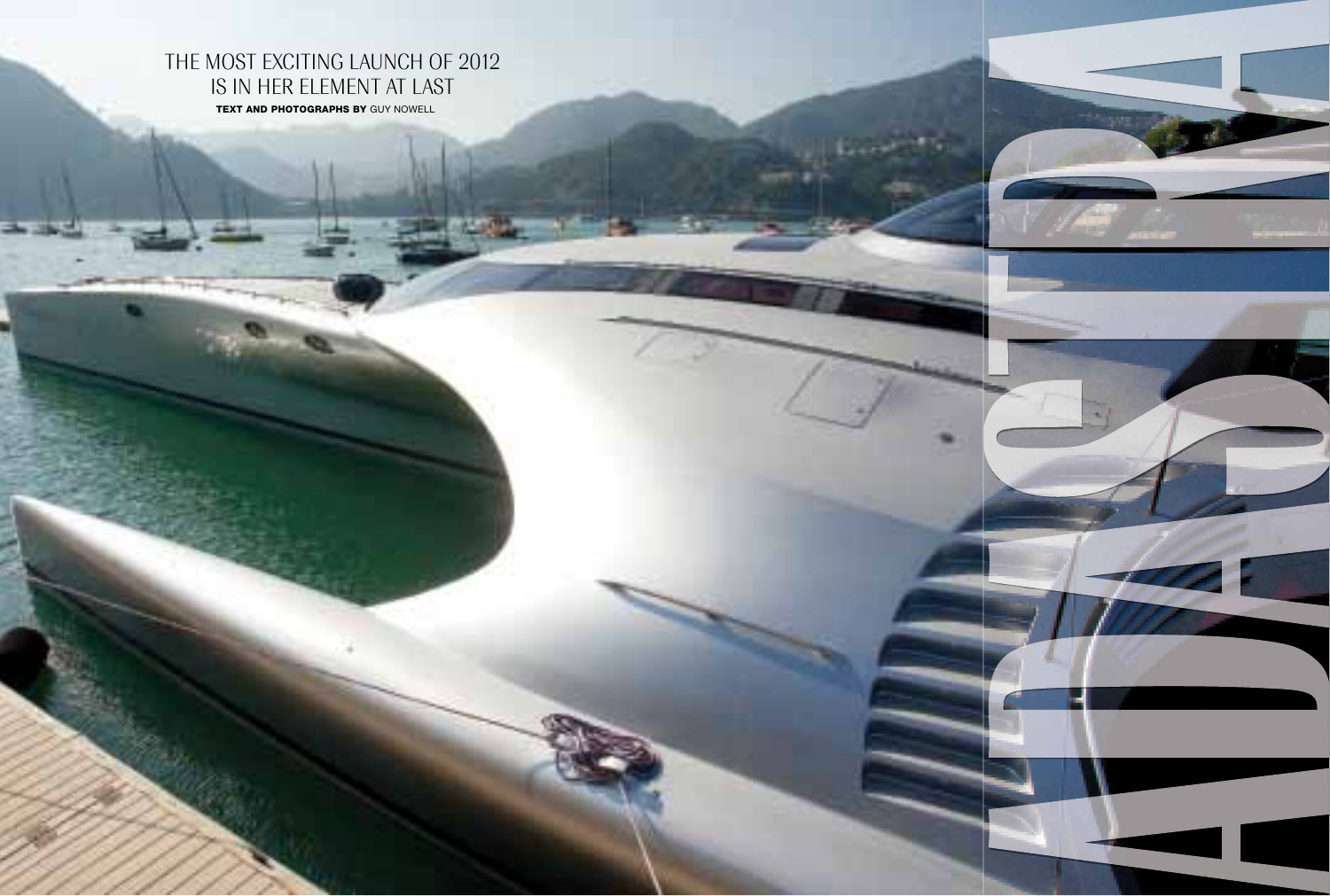This is 'Wow! Factor' personified. It doesn't matter what sort of boating or sailing enthusiast you may be, Adastra turns heads. Queen Amidala's royal star cruiser has come to life, and is in Hong Kong right now. 140ft of pure form, with the lines of a pedigree racer and the appetite of a supermodel on a diet. Breathtaking. Unique. Beautiful. Adastra ("To the stars") comes from the drawing board of the legendary John Shuttleworth, and he is well pleased with the product. "I first drew this boat about 20 years ago," he told us, "and I've been trying to get her built ever since." Owners Antony and Elaine Marden shared the vision, and with a little help from renowned builders McConaghy International (in Zhuhai, China) and Jepsen Design (Hong Kong) a two-decade dream has become reality. She's a cruising boat – not any sort of a racer – but that doesn't mean she is slow. On the contrary, Adastra is specifically designed to be a fast cruising boat, and one that slips along with maximum efficiency and economy. Shuttleworth says Adastra has an extremely small wetted surface area, and the absolutely top design priority was to minimize air drag." Keep him talking, and he'll tell you about the challenge of balancing the design demands of the wave piercing hulls that give Adastra her efficiency with providing the luxurious interior accommodation expected on a world-class superyacht. "We had to substantially re-think the parameters of stability and sea-kindliness, and initial designs underwent extensive tank testing. Eventually we arrived at a formula with which we can specify almost everything from the optimum (ie safest and most comfortable) angle for driving the boat into heavy weather, to maximum efficient fuel loading for specified distances, and more." Adastra is believed to be the biggest motor trimaran ever built, and her sheer size generated many new challenges for the designers. Finite Element Analysis was used extensively to assess the effects of side slamming loads, wave impact and twisting effects on the structure supporting the outrigger floats.

that although almost everyone says she looks like a spaceship, "the irony is that spaceships  $don't$  – and never will – look like that because there is no air in space and hence no air resistance.



OPPOSITE: Stairway to heaven

McConaghy International were chosen as builders for a number of reasons – proximity to Hong Kong, where Adastra's owners live, and of course the yard's unrivalled experience with PREVIOUS PAGE: waiting for the off: Adastra is a leashed animal at the dock

ABOVE: Double-decker. The helm station is in the pod above the saloon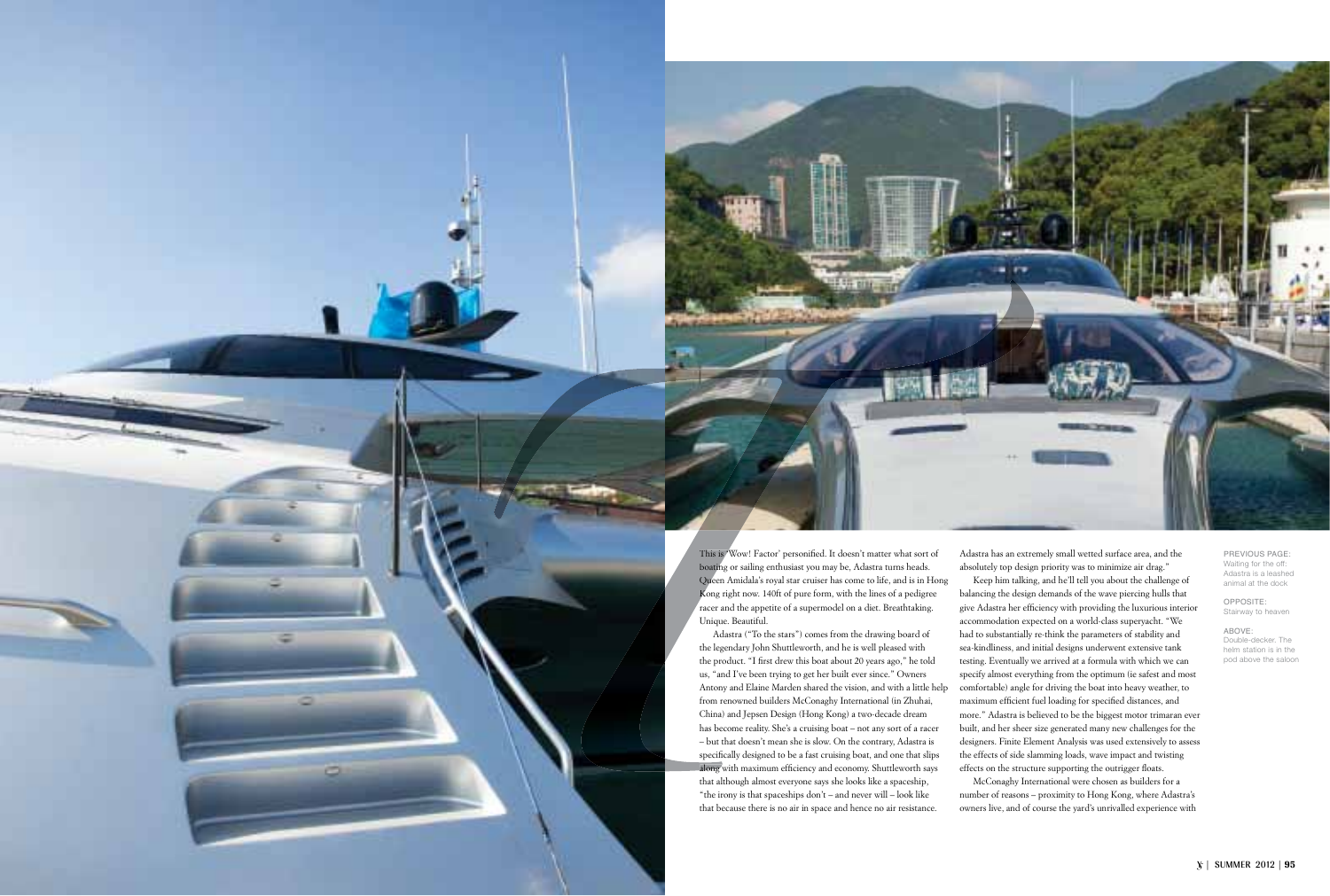

CLOCKWISE, FROM OPPOSITE TOP: A saloon just flooded with light; organic shapes, and not a straight line to be seen; indoor dining area continues with the flowing curves; main guest cabin; entrance to the saloon and bridge (up the steps) from the aft deck;

and reputation for advanced composite construction. The superstructure of this minimum weight/maximum strength vessel is fabricated from carbon fibre on Nomex honeycomb core, and the hull is a glass/Kevlar sandwich encasing Corecell foam. The miserly weight allowance programme continues with the interior trim of oak veneer on honeycomb panels, and custom-built fittings ranging from lightweight hatches and portholes to carbon fibre ladders and toilets.

Managing Director Mark Evans acknowledges that "Adastra has been an awesome undertaking in both complexity and scale. There are many more electrical and mechanical systems in this boat than in the hi-tech racing yachts that McConaghys are famous for, and – quite literally – it's the biggest boat we have ever built!" Especially challenging were the design-and-build programmes for a number of systems components such as the 700mm diameter carbon fibre drum for the bow anchor, which was built in situ, and the automatic feed flaking system that keeps the line tidy on the windlass (think of the back-and-forth mechanism on a fishing reel). The main anchor deploys from underneath the starboard wing, and necessitated the creation of a system in which a hatch opens to reveal an extendible roller over which the anchor can run – keeping the chain away from the paintwork. The front window-door is also a good deal more complicated than it looks. The window 'pops' out on a pantograph arrangement before it slides sideways, and closes with a pneumatic seal when shut. Down in the starboard float is one of the most ingenious systems of all – the auxiliary engine is connected to a split gear box, turning two belt drives through a magnetic clutch to a lay shaft, allowing power to go to either the prop shaft, or the generator… or both. All designed, engineered and built by McConaghy's.

Naturally, the super-slim wave-piercing hulls potentially make for super-slim interiors. But Adastra's hull flares sharply out from the waterline, allowing for substantial additional space in the suites and guest rooms. The main deck level has a beam of fully 30ft, plenty of space for a gloriously light, airy and expansive saloon with spectacular wrap-around panoramic windows, separate lounge and dining areas, and a navigation station. A door through the front window opens onto a generously proportioned sunbed on the foredeck, and sliding doors leading to the open aft deck give access to a sofa and bar area, and another dining space. That's not all: there's still room for a 16ft tender on the aft deck - and Adastra also carries another, 10ft, dinghy in the garage which opens out to a swim platform.

When Yachtstyle last visited Adastra during construction at McConaghy's in Zhuhai, in 2011, the interiors were all 'structural black.' Now, the lights have been switched on, and all the interiors have come to life in shades of beige, cream and a whole palette of blues.

Noted Danish marine interior designer Inge Strompf-Jepsen and Peggy Fung, have created the most elegant accommodation for the owners and a maximum of seven guests. The full beam master suite is aft and accessed from the main deck saloon, with the guest suites and cabins forward of the engine compartment.